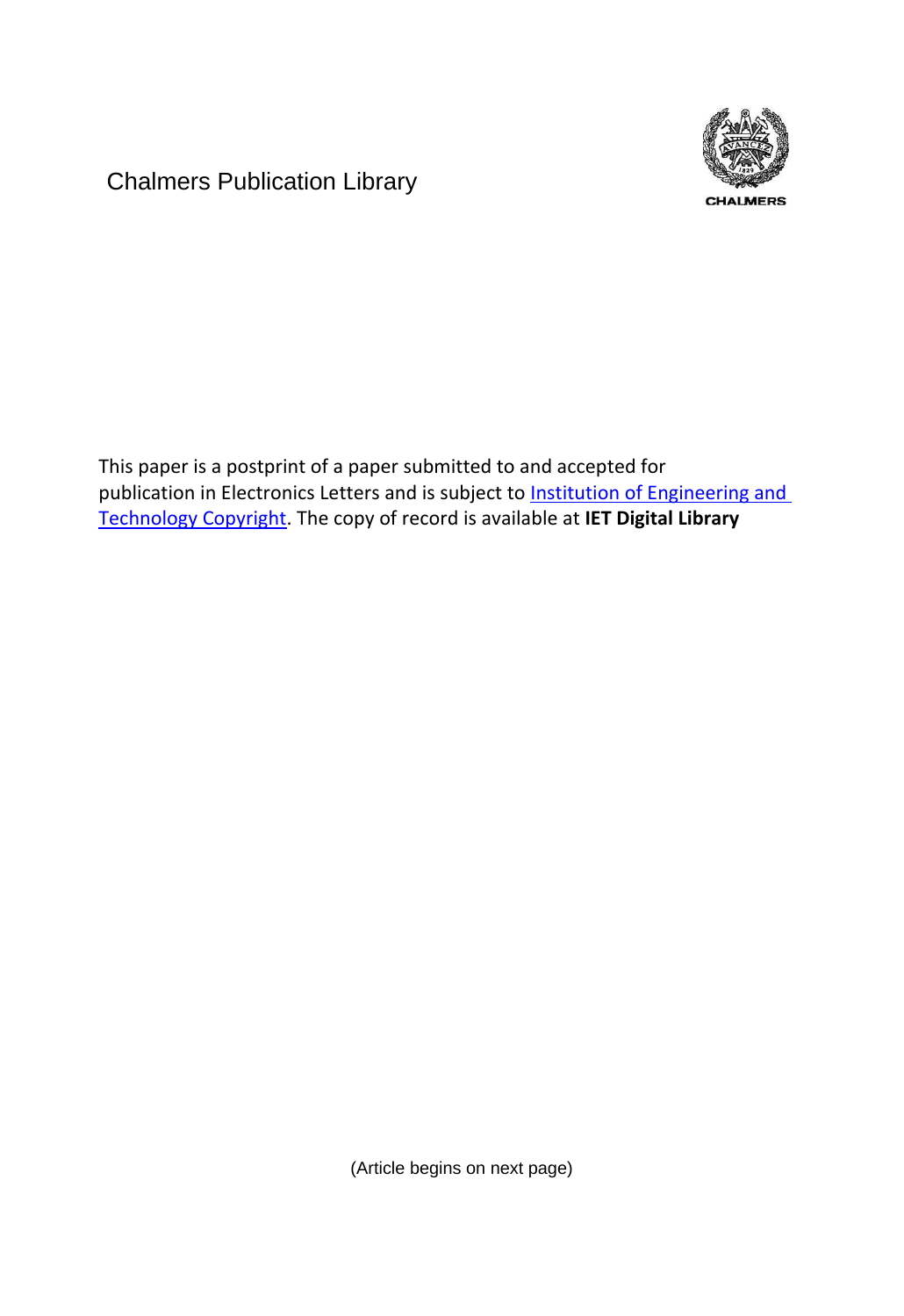## **An ML optimal CDMA multiuser receiver**

## E. Agrell and T. Ottosson

*Department of Information Theory Chalmers University of Technology 41296 Göteborg, Sweden*

agrell@it.chalmers.se

*Indexing terms: Synchronous CDMA, Multiuser detection, Maximum likelihood detection, Voronoi regions*

A maximum likelihood optimum detector with the asymptotic complexity per user  $O(1.5<sup>K</sup>)$  has been derived for the synchronous DS/CDMA channel. The detector employs a local descent algorithm through the Voronoi regions for the equivalent hypothesis detector.

*Introduction:* In the last decade there has been much work concerning multiuser detection for Direct-Sequence Code Division Multiple Access (DS/CDMA) systems. The maximum likelihood (ML) optimum receiver for a synchronous CDMA system is a *K* -ary hypothesis detector, where *K* is the number of users in the system. The drawback though is that the asymptotic complexity per user for this receiver is  $O(2^{K})$ . Thus much attention has been directed to suboptimal detectors [1]. Many of these multiuser receivers are sensitive to near-far effects, that is, when the received power from one user is much lower than the received power from another user. For example, the conventional receiver will only be near-far resistant if orthogonal codes are used. However, it has been shown that the decorrelator and multistage receivers are near-far resistant and that the ML optimal detector is optimal in this sense too [2, 3]. Hence, an ML optimum low complexity receiver would be very attractive. In this paper we present an ML optimum receiver with asymptotic complexity  $O(1.5^K)$ .

*System model:* Assume a synchronous DS/CDMA system with *K* users. User *k* transmit at a given time with power  $w_k$  the BPSK modulated bit  $b_k \in \{\pm 1\}$ . Then it can be shown that the matched filter outputs can be written as  $y = R W b + z$ ,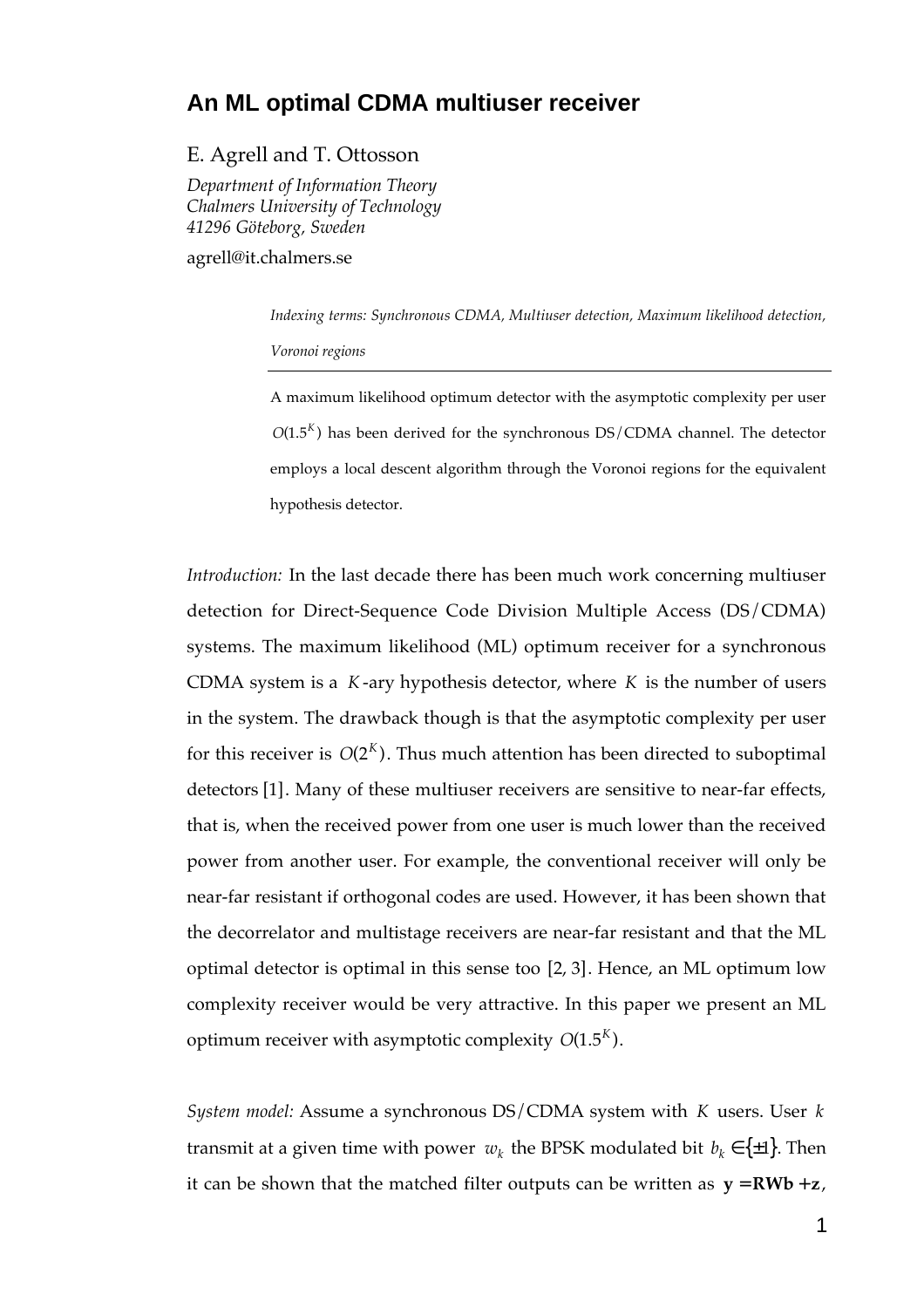where  $\mathbf{b} = (b_1, \dots, b_K)^T$  $(\mathbf{w}_1, \dots, \mathbf{b}_K)^T$  and  $\mathbf{W} = \text{diag}(w_1, \dots, w_K)$  [1]. The crosscorrelation matrix  **R** consists of the periodical (even) crosscorrelations between all codes of the users. The vector **z** is additive coloured Gaussian noise with zero mean and covariance matrix  $\sigma^2 \mathbf{R}$ . To decide on **b** given an observed vector **y**, the Maximum Likelihood criterion is usually expressed as

$$
\mathbf{b} = \underset{\mathbf{b} \in \{-1,1\}^K}{\arg \max} \{ 2\mathbf{y}^T \mathbf{W} \mathbf{b} - \mathbf{b}^T \mathbf{W} \mathbf{R} \mathbf{W} \mathbf{b} \}
$$
(1)

To whiten the noise (assuming **R** to be positive definite), we transform the matched filter outputs **y** into  $\mathbf{u} = \mathbf{R}^{-1/2}\mathbf{y} = \mathbf{T}\mathbf{b} + \mathbf{n}$ , where  $\mathbf{T} = \mathbf{R}^{1/2}\mathbf{W}$  and the covariance of the Gaussian noise **n** is  $\sigma^2$ **I**.

If vectors are regarded as points in  $K$ -dimensional space, then the  $2^K$ vectors **b** constitute the vertices of a hypercube. Similarly, the constellation

$$
\mathcal{L} = {\mathbf{Tb}}_{\mathbf{b} \in \{-1,1\}^K}
$$

spans a *K* -dimensional parallellotope, that is, a linear transform of a hypercube, where **T** is the transformation matrix. Given an observation vector **u**, the most likely point in  $\mathcal X$  is given by the minimum Euclidean distance to  $\mathbf u$ , i.e.

$$
\boldsymbol{\upphi} = \arg\min_{\boldsymbol{\mathbf{b}} \in \{-1,1\}^K} \|\mathbf{u} - \mathbf{T}\boldsymbol{\mathbf{b}}\|
$$

This detection rule, which is equivalent to  $(1)$ , partitions space into  $2<sup>K</sup>$  convex polytopes, called *Voronoi regions*,

$$
\mathcal{V}(\mathbf{x}) = \left\{ \mathbf{u} \in \mathbb{R}^{K} : \|\mathbf{u} - \mathbf{x}\| \le \|\mathbf{u} - \mathbf{x}'\|; \ \forall \mathbf{x}' \in \mathcal{K} \right\}
$$
 (2)

one for each  $x \in \mathcal{X}$ . The ML decision on **b** given **u** is thus to find **b** such that  $\mathbf{u} \in \mathcal{U}(\mathbf{T}\mathbf{b}).$ 

*The new maximum likelihood receiver:* We employ an iterative approach, called *neighbour descent* (ND), to locate the Voronoi region that the observation belongs to [4]. It utilises the fact that out of the  $2<sup>K</sup> - 1$  nontrivial inequalities in (2), some may be redundant, so that the same region can be described as

$$
\mathcal{U}(\mathbf{x}) = \left\{ \mathbf{u} \in \mathbb{R}^{K} : \|\mathbf{u} - \mathbf{x}\| \le \|\mathbf{u} - \mathbf{x}'\|; \ \forall \mathbf{x}' \in \mathcal{N}(\mathbf{x}) \right\}
$$
(3)

The minimal set  $\mathscr{N}(x)$  for which this is true is called the set of *neighbours* of  $x$ . Geometrically, each element of  $\mathscr{N}(\mathbf{x})$  corresponds to one facet  $(K-1-$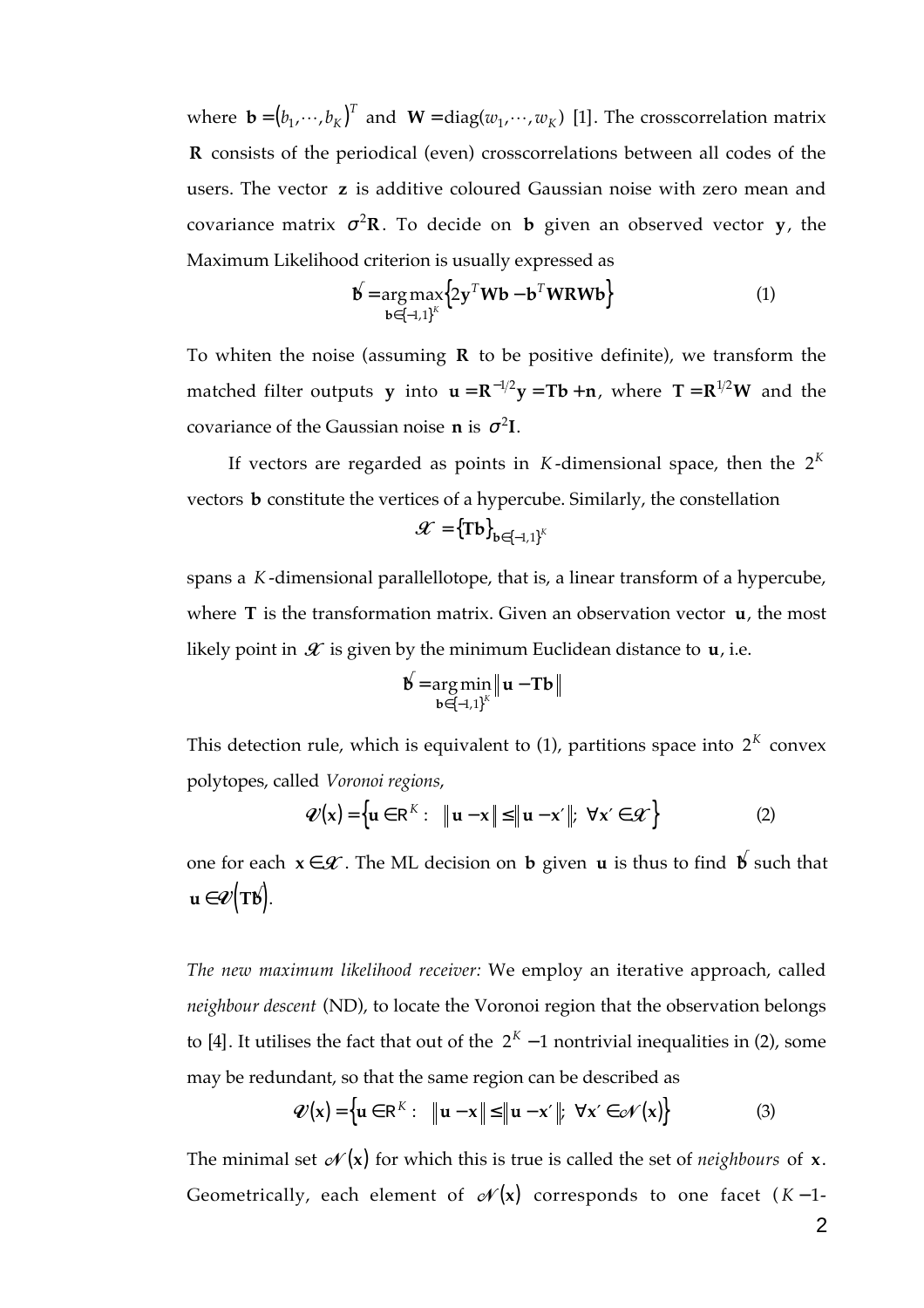dimensional face) of the polytope  $\mathcal{V}(\mathsf{x})$ . Thus, to check if a given vector **u** belongs to the Voronoi region  $\mathcal{V}(\mathsf{x})$ , it is sufficient to compute  $|\mathscr{N}(\mathsf{x})|$  distances, a number that is often considerably smaller than  $2<sup>K</sup> - 1$ . We compute these distances sequentially, and if a point  $x' \in \mathcal{N}(x)$  is found for which  **u** − **x**′ < **u** − **x** , we immediately terminate the examination of  (**x**), replace **x** with **x**′ as the best found vector, and restart. After a finite number of steps, the algorithm terminates at a vector  $\mathbf{x} = \mathbf{T} \mathbf{b}$  with the property that none of its neighbours is better. That  $\mathbf{u} \in \mathcal{V}(\mathbf{x})$  now follows from (3), and (2) completes the proof that  $\vec{x}$  is indeed the global optimum. Thus, the ML decoded bit vector is  $\vec{b}$ .

The algorithm assumes that the neighbours  $\mathscr{N}(\mathbf{x})$  for all  $\mathbf{x} \in \mathscr{X}$  have been precomputed and stored in memory. To identify the neighbour pairs, the following statement is useful.

> *Theorem: If every pair of points in*  $\mathcal X$  *is joined by a line, the neighbours are given by the lines that are only intersected by longer lines.*

This theorem can be proved using the theory of *indecomposable vectors* by Verdú [5].

The lines between points in  $\mathscr X$  can be regarded as diagonals in a parallellotope. They intersect each other at the points

$$
\mathbf{\mathcal{J}}=\left\{\mathbf{Tb}\right\}_{\mathbf{b}\in\left\{-1,0,1\right\}^{K}}\setminus\mathbf{\mathcal{X}}
$$

and nowhere else. Since at most one pair of neighbours can meet at each intersection point, the total number of neighbour pairs in the point set is upperbounded by  $|\mathcal{S}| = 3^{K} - 2^{K}$ . In other words, an average point in  $\mathcal{X}$  has fewer than  $2(3/2)^K$  neighbours. This number sets the complexity for the ND receiver, since most of the time is used for verification, that is, comparing the final point  $\vec{x}$  to its neighbours [4].

In any parallellotope, there are several congruent faces. Because the lines passing through any point in  $\mathcal I$  have the same lengths as the lines through one of the points in the subset

$$
\mathbf{\mathcal{J}}' = \left\{ \mathbf{Tb} \right\}_{\mathbf{b} \in \left\{0,1\right\}^K \setminus \left\{1\right\}^K}
$$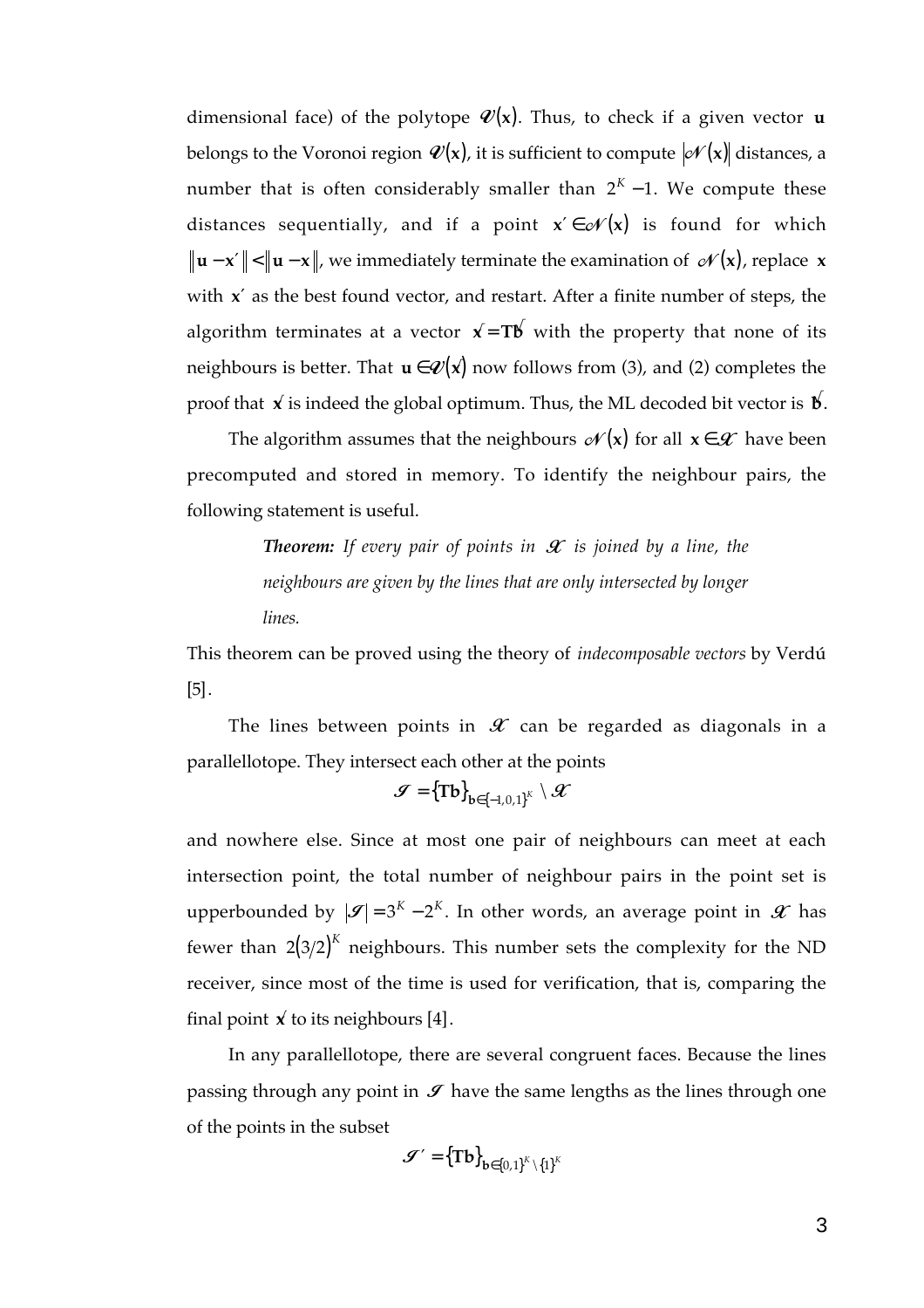a full list of neighbours is obtained by examining these  $2<sup>K</sup> - 1$  intersection points. The same property can be used to reduce the amount of memory needed for storage of the neighbours [6].

*Numerical results:* The ND algorithm described above was tested on a system using Gold-sequences of period 7. For comparison, we also simulated the conventional detector (matched filters followed by signum decisions), the decorrelator [1], and the multistage detector with two stages and the conventional detector as the first stage [3]. The average bit error rate for these detectors versus the signal-to-noise ratio for  $K = 6$  users is shown in Fig. 1. Considerable performance gain is achieved at high signal-to-noise ratios. For a system with either more users or worse correlation properties, the performance gain is even greater. Further, the performance gain for the ML receiver is, as stated above, higher in near-far situations.

## **References**

- 1 DUEL-HALLEN, A., HOLTZMAN, J., and ZVONAR, Z .: 'Multiuser detection for CDMA systems', *IEEE Personal Comm.,* 1995, **2,** (2), pp. 46–58
- 2 LUPAS, R ., and VERDÚ, S .: 'Linear multiuser detectors for synchronous codedivision multiple-access channels', *IEEE Trans. Inform. Theory,* 1989, **35,** (1), pp. 123–136
- 3 VARANASI, M.K., and AAZHANG, B.: 'Near-optimum detection is synchronous code-division multiple-access systems', *IEEE Trans. Comm.,* 1991, **39,** (5), pp. 725– 736
- 4 AGRELL, E.: 'Spectral coding by fast vector quantization'. Proc. IEEE Workshop on Speech Coding for Telecommunications, Sainte-Adèle, Québec, Canada, Oct. 1993, pp. 61–62
- 5 VERDÚ, S.: 'Minimum probability of error for asynchronous Gaussian multipleaccess channels', *IEEE Trans. Inform. Theory,* 1986, **IT-32,** (1), pp. 85–96
- 6 AGRELL, E., and OTTOSSON, T.: 'Optimal multiuser receivers in a synchronous CDMA system'. Tech. Rep., Dept. of Information Theory, Chalmers Univ. of Technology, Göteborg, Sweden, in preparation